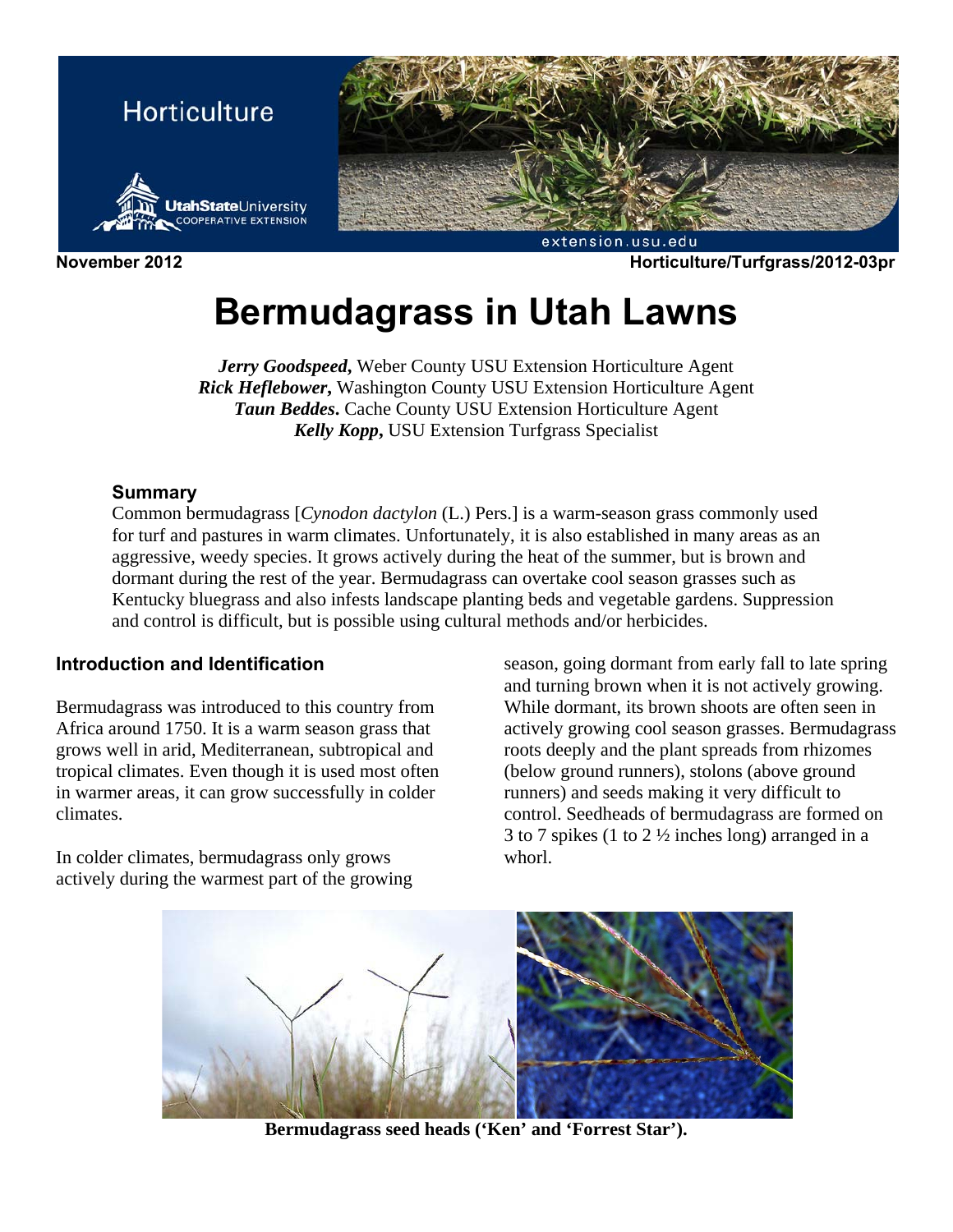

**Bermudagrass above ground runners (stolons), seed heads and growth habit (right, USDA). Bermudagrass growing as a weed in a disturbed area (left, 'Ken' and 'Forrest Star').** 



**Crabgrass is sometimes confused with Bermudagrass. Notice the lack of stolons and broader grass blades (left, Richard Arthur Norton). A crabgrass seed head (right, Robert H. Mohlenbrock).** 

Bermudagrass is sometimes confused with annual crabgrass (*Digitaria* spp.). In comparison to crabgrass, bermudagrass has deep rhizomes while crabgrass has a shallow, fibrous root system with no rhizomes or stolons. The leaves on bermudagrass are also arranged in a herringbone pattern and are often narrower than crabgrass leaves. The seedheads of crabgrass also tend to be taller and thicker than bermudagrass.

## **Control Methods**

Bermudagrass may be introduced into the landscape in several ways including contaminated grass seed, hay, secondary irrigation water, compost, top or fill soil, shoes and even windblown seeds. It may also creep in from adjacent property.

The best control method is to prevent bermudagrass from getting established. Be certain that soil amendments are weed free. Inspect all topsoil or fill before it is delivered. Before planting any plants, make certain there are no bermudagrass rhizomes in the root-ball.

## **Prevention**

A healthy lawn will out-compete bermudagrass and reduce the likelihood of its establishment. Some cultural practices that help cool-season grasses outcompete bermudagrass include:

- Mowing at a height of  $3-3\frac{1}{2}$  inches. Taller lawns shade and weaken bermudagrass.
- Fertilizing in late spring and early fall. Avoid fertilizing during the hottest part of the summer when bermudagrass is actively growing.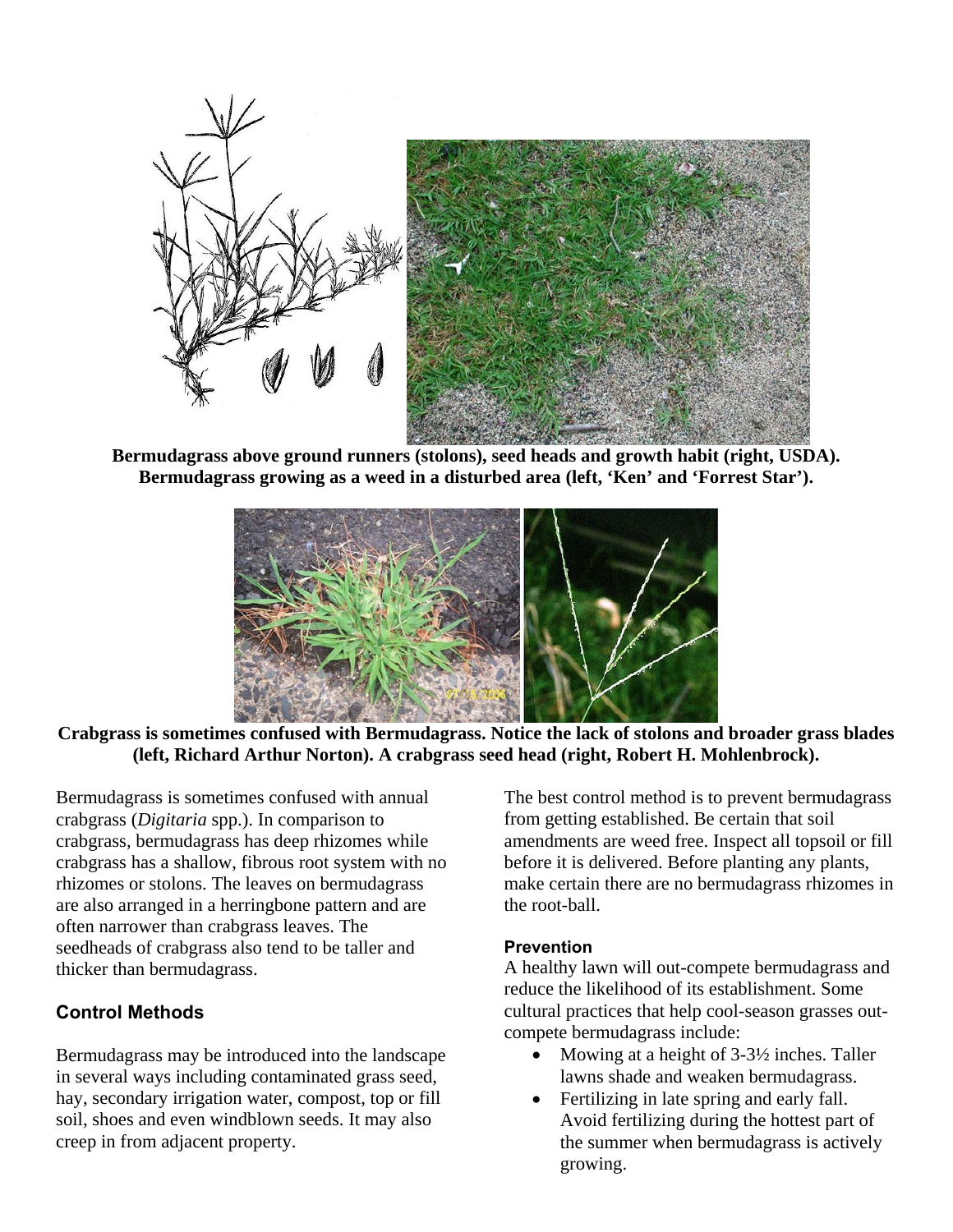Watering deeply and infrequently. Shallow, frequent irrigation favors bermudagrass.

For more information concerning how to properly maintain turfgrass, access Basic Turfgrass Care (http://extension.usu.edu/files/publications/publicati on/HG\_517.pdf).

For other areas, such as the garden and landscape planting beds, use 3 to 4 inches of mulch where appropriate and edging material that penetrates at least 6 inches into the soil.

#### **Controlling Bermudagrass Once Established**

*Mulches and Barriers:* Use plastic and fabric mulch (weed barriers) to manage bermudagrass. Fabric barriers or mulch applied over bermudagrass prevent sunlight from reaching the plants and can provide effective bermudagrass control. Mow and irrigate the grass, place the barrier or mulch over the plants, and leave it for at least 6 to 8 weeks in the summer (note that any plants underneath the barrier will also be killed). Be sure that the barrier remains intact without holes or bermudagrass will grow through the holes and survive. If ornamentals are planted in holes in the barrier, bermudagrass control is reduced.

After bermudagrass is established, mulching with products such as wood chips alone is not effective because the grass can push up through this mulch. Using landscape (geotextile) fabrics under the mulch, can increase control. Overlap and pinned the fabric so the stolons do not grow between the fabric sheets. If holes for landscape plants are made in the fabric, control is reduced because bermudagrass is likely to grow through the holes. If any sunlight penetrates the mulch, control is compromised.

Clear plastic mulching (solarization) is also effective for eradication of bermudagrass plants and seed if it is applied during periods of high solar radiation (summer months) along the Wasatch Front and other warmer areas of the state. It is often less effective in cooler mountain valleys. Before applying the plastic, closely mow the bermudagrass, remove the clippings, and water the area well. It is not necessary to cultivate before solarization, but a shallow cultivation may improve control. Place clear, ultraviolet (UV) protected plastic sheeting

over the area. The plastic should extend roughly 2 feet beyond the bermudagrass stolons to ensure the infested area is covered. Maintain the plastic mulch for 4 to 6 weeks in the St. George area, and 3 to 4 months along the Wasatch Front. Solarization is most effective on flat soil or if the soil slopes in a south or southwest direction. After solarization, do not cultivate the area deeper than 3 inches to avoid bringing weed seed into the upper soil layer. Solarization in shady areas is usually unsuccessful.

*Herbicides:* Herbicides are useful tools in controlling established stands of bermudagrass. However, when used without other methods, such as maintaining a healthy lawn, they are often less effective. Apply herbicides to bermudagrass leaves and stems when they are vigorously growing. There are some selective herbicides that can be sprayed over the top of many cool-season turfgrasses or in landscape planting beds (but not both) that will suppress or control bermudagrass. In addition, there are nonselective herbicides that can be sprayed on bermudagrass that also kill many other plants. For more information concerning various herbicides labeled for control or suppression of bermudagrass, see Table 1.

**All pesticides include labeling information concerning how to use the product and minimum safety requirements. This information is there for your protection. Federal law requires that the label be read and followed in all situations. Mention of specific products is not an official endorsement by Utah State University.** 

\_\_\_\_\_\_\_\_\_\_\_\_\_\_\_\_\_\_\_\_\_\_\_\_\_\_\_\_\_\_\_\_\_\_\_\_\_\_\_\_\_

## **References**

- Peachey, E. 2010. 2010 Pacific Northwest Weed Management Handbook. Pacific Northwest Extension Publication. Corvallis, OR.
- Whitson, T. 2009. Weeds of the West. Western Society of Weed Science and University of Wyoming Press. Laramie, WY.
- McElroy, S., and G. Breeden. Controlling Bermudagrass in zoysiagrass and tall fescue turf. University of Tennessee Extension. Knoxville, TN. Available online at: utextension.tennessee.edu/sullivan/Documents/ Controlling%20bermudagrass%20and%20turf %20grass.pdf)